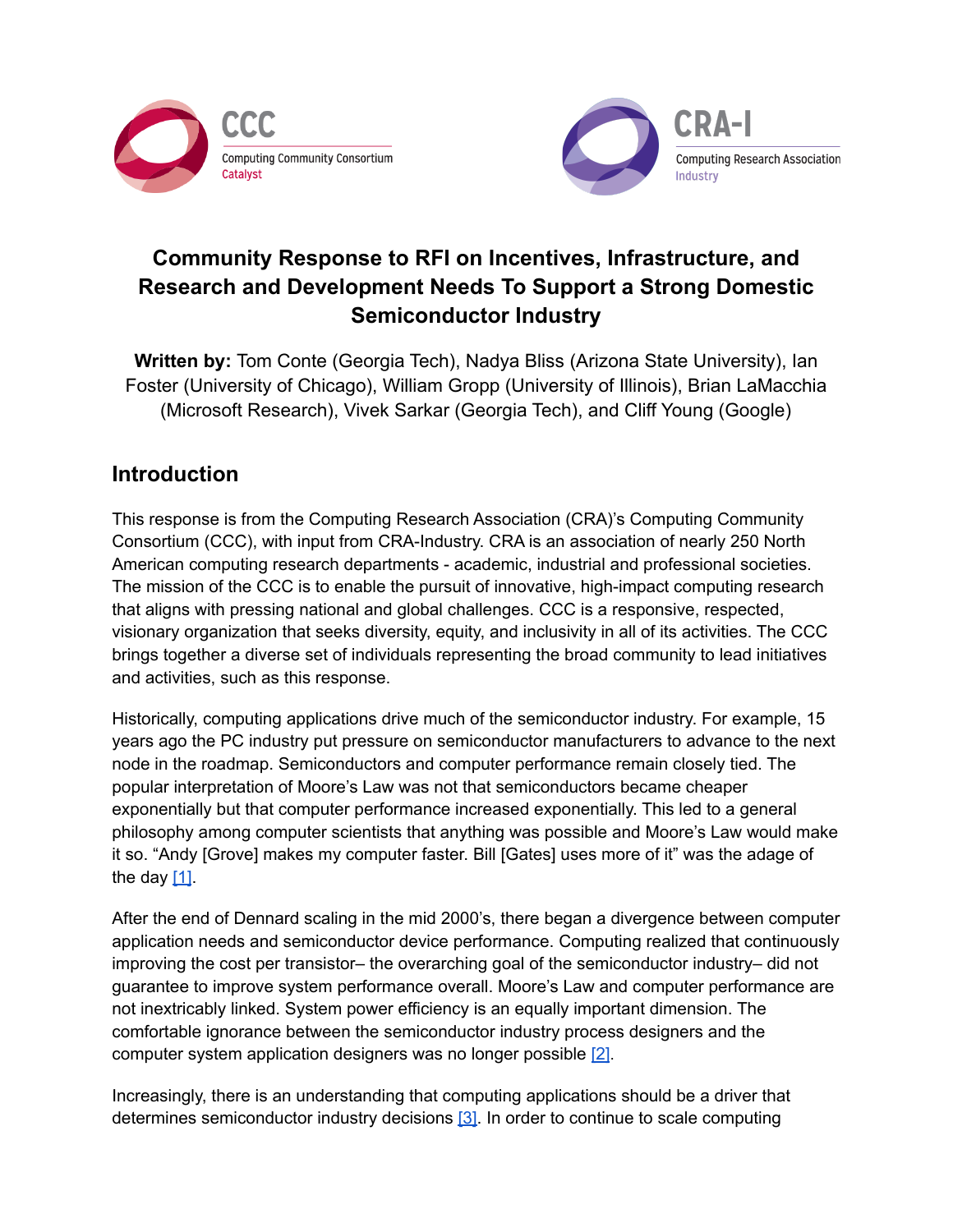performance, a holistic approach must consider changes at all levels of the computing stack. This includes changes not only in algorithms and software systems, but also in system architectures, circuit design, and semiconductors. There are potential solutions to application problems that are dismissed by the semiconductor industry as unimportant or impractical. For example, it's well known that devices designed for analog and those designed for digital are very different. But computing is "stuck" using digital devices to solve inherently analog problems such as machine learning, which is in essence brain-inspired computing. Analog and mixed-mode solutions are today still thought of as fringe technologies. What's more, the analog approaches must use CMOS devices in order to get economies of scale even though such devices have poor performance in analog.

We view that computing applications should have an equal part in influencing decisions about semiconductor technology and investment. This response focuses on the need to achieve this balance in implementation of the *Semiconductor Financial Assistance Program, (*Section 9902 of the *William M. (Mac) Thornberry National Defense Authorization Act for Fiscal Year 2021)*. Below we focus on driving applications in computing, broadly, as the areas of artificial intelligence, high-performance computing, experimental scientific computing, and security. We address this need in the context of the National Semiconductor Technology Center. In addition, we provide input in the RFP areas of fostering collaboration and dealing with intellectual property.

## **Importance of Computing Application Co-Design in NSTC**

#### **High performance computing**

In high performance computing (HPC), many applications can make effective use of parallel computing. We can define  $T_{AX}(N,P)$  as the time to solution for application A on platform X, where the size of the input is N, and the number of "processors" allocated from X to the application is P  $[4]$ . We refer to the combination of A and X as the system configuration. A system configuration A,X is said to exhibit *strong scaling* if, when we hold the problem size N constant, the time to solution decreases as P is allowed to increase, that is  $T(N, P1)$  >  $T(N, P2)$  if P1 < P2. We say that the system exhibits perfect strong scaling if  $T(N,P) = T(N,1)/P \nabla P$ .

In many cases, applications are only capable of exhibiting *weak scaling* rather than strong scaling. In weak scaling, the amount of work performed by an application increases with the number of processors (instead of the execution time decreasing for a fixed amount of work, as in strong scaling). More formally, the problem size N that can be solved in constant time increases as the number of processors P increases, i.e., for any P2 > P1, there is some N2 > N1 such that  $T(N2,P2) = T(N1,P1)$ . The opportunity for weak scaling was stated in John Gustafson's classic CACM 1988 paper on "Reevaluating Amdahl's Law". Broadly speaking, weak scaling requires increasing bandwidth and total systems memory, which worked well in the early days of HPC and Massively Parallel Processing (MPP).

However, since the end of Dennard Scaling, there has been an increasing need for strong scaling so that hardware parallelism can be used to help reduce latency, since traditional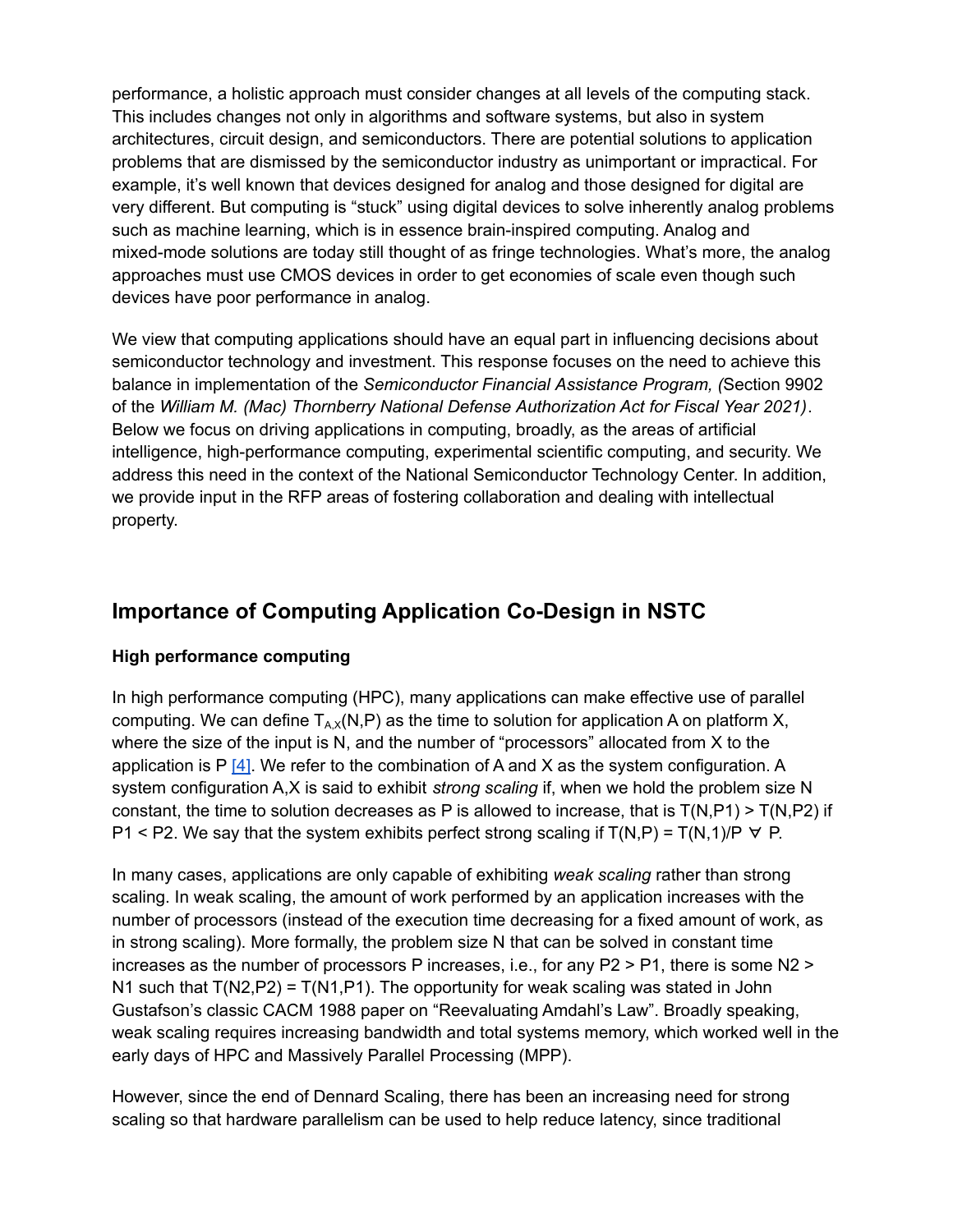hardware latencies for inter-node communication, memory access, and intra-node data transfers (e.g., between CPUs and GPUs) have stayed nearly flat since the end of Dennard scaling. This is a clear illustration of the divergence between computer application needs and semiconductor device capabilities. It has been observed [\[5\]](https://science.osti.gov/-/media/ascr/ascac/pdf/meetings/201903/Future_High_Performance_Computing_Capabilities_ASCAC_20903.pdf?la=en&hash=629548777233D4B8043E0C07706DA519101367E3) that we are rapidly approaching a disruptive period of application redesign and reimplementation of applications due to this divergence, and that this disruption will surpass the significant disruption experienced by the HPC community when transitioning from vector to MPP platforms. Further, there is an increasing diversity in the hardware technologies that are emerging in the future, a phenomenon that has been labeled as "extreme heterogeneity". Nevertheless, there are opportunities that can be explored across all levels of the computing stack to further improve performance and reduce latencies, despite these challenges. Some of these opportunities rely on converting synchronous operations to asynchronous operations, e.g., replacing synchronous accesses to remote data by asynchronous active messages as in actor models, and by performing collective scatter/gather operations asynchronously. In general, co-design of semiconductor innovations with advances in HPC applications is necessary to address the needs of future applications on future hardware platforms.

#### **Artificial Intelligence**

Artificial Intelligence has succeeded over the last decade in large part to the advance of Machine Learning (ML). ML works in two separate phases. In the first phase, labeled data is used to train a neural network. This is done via back propagation and stochastic gradient descent. Larger networks (more neurons and more weights) are more accurate, but they require more training. The success of AI in general and ML in particular has been due to the availability of powerful compute platforms. But there is a disconnect between the needs of machine learning and the goals of the semiconductor industry.

Today, machine learning accelerators for training share many of the attributes of both server-class CPUs and HPC: they are aggressive in all three of computation (hundreds of teraflops/s per chip), memory bandwidth (HBM enables TB/s per chip), and interconnect (dedicated links such as TPU ICI or NVLINK provide 100s of GB/s/chip). However, there are several areas where priorities for machine learning accelerators differ from server and HPC-class machines, summarized below.

Memory capacity for ML remains a concern. Only by aggregating thousands of nodes of high-bandwidth memory (HBM) can we reach the multiple terabytes of memory capacity required to train giant language models such as GPT-3. Coupled to this is that on-chip SRAM is running out of steam and scalability with each process node. While today transistor counts are faithfully tracking Moore's Law, the ability to put more than about 100MB of SRAM on-chip is limited. Packaging and chiplets are not viable solutions. Compute die stacking doesn't "power scale" for multiple hundred-watt machines—you can't stack SRAM over a hot compute unit.

While time-to-solution remains important, micro-latency is not architecturally important in ML machines. That is, they do not need general-purpose CPUs with 4-5GHz clock rates and aggressive branch predictors, and they don't need fine-grained (32 bit) access to memory at single-clock latencies served out of a tiny L1 cache. Instead, what is needed is bulk throughput: some way to move all of the terabytes/sec of available HBM bandwidth to the compute units.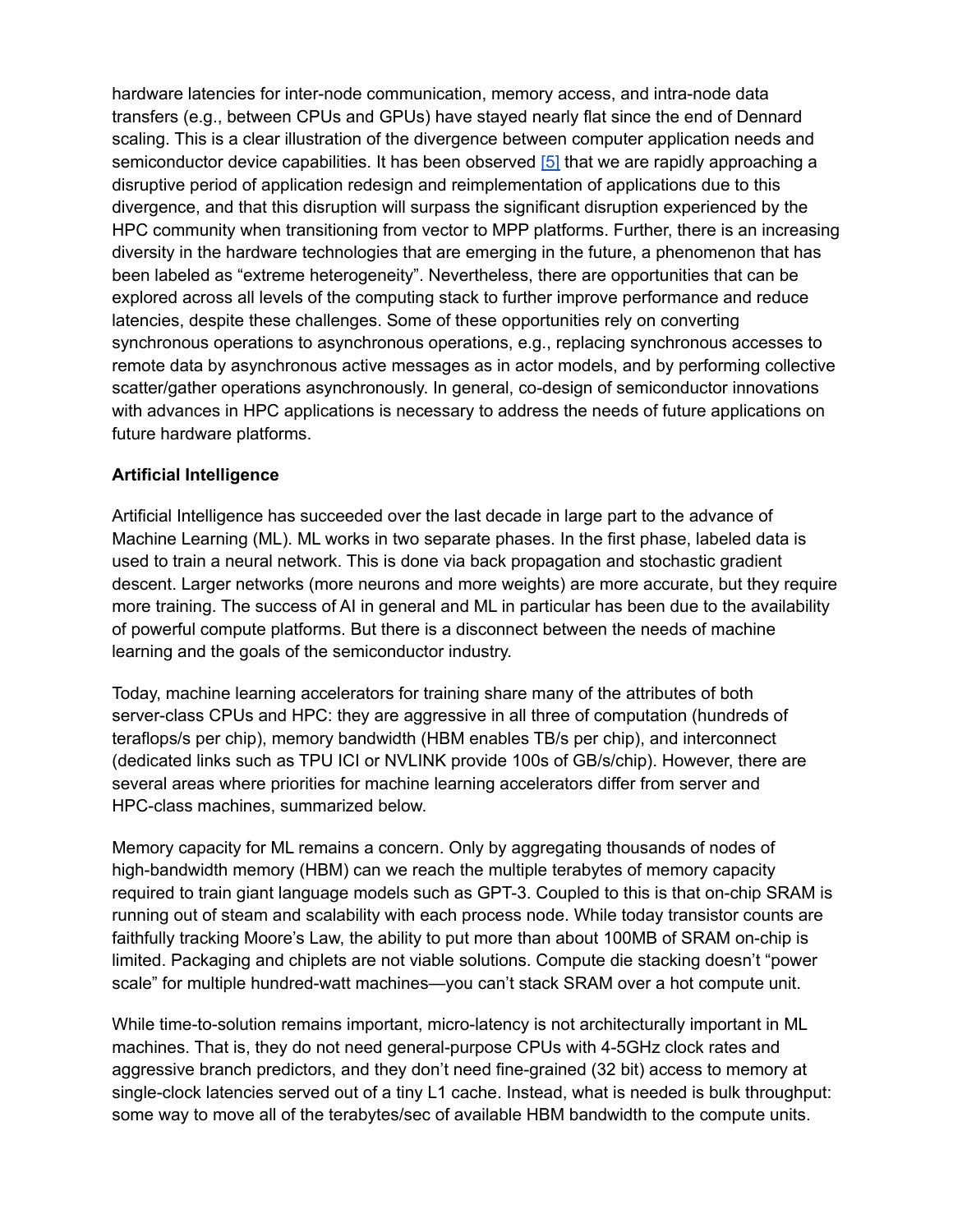The latency of the transfer is not a primary concern because the computations can be scheduled ahead of time: the computations are pipelinable and easily scheduled.

Of the three axes, interconnect is the hardest to scale. Electrical SERDES technologies advance at a certain rate, and the only way to improve bandwidth is to use more pins and wires. Optical alternatives are potentially interesting but still expensive for power, area, and integration complexity.

The above illustrates how far the semiconductor industry is out of sync with the needs of machine learning and AI. There is a critical need for coordination and collaboration between machine learning R&D and the NSTC.

#### **Experimental Scientific Computing**

Advanced pixel detectors within scientific instrumentation represent an exciting but also challenging source of requirements for custom VLSI [\[6\].](https://arxiv.org/abs/1705.10150) Advanced pixel detectors have revolutionized numerous scientific disciplines, from astronomy to biochemistry and materials science–as well as transforming the photography industry. New instruments are now demanding advances not only in detector technology but also in VLSI. To give one example, nanoscale X-ray imaging is a crucial tool for a wide range of scientific explorations, from materials science and biology to mechanical and civil engineering. Next-generation light sources will increase X-ray beam brightness and coherent flux by 100 to 1,000 times, opening up the possibility of imaging macroscopic objects at nanometer resolution. Such a capability would make it possible, for example, to determine the synaptic connectivity of an entire mouse brain.

Imaging larger samples in this way requires that the continuous frame rate of pixel array detectors be increased to 1 MHz or even more. Such increases are technically feasible: indeed, European groups have demonstrated data collection at 4 MHz [\[7\]](https://iopscience.iop.org/article/10.1088/1748-0221/11/01/C01057)[\[8\]](https://ieeexplore.ieee.org/document/6551165). The critical bottleneck to effective sustained MHz+ imaging is the resulting data collection rate: with just a 256×256 array of 16-bit pixels, 1 MHz translates to a sustained data rate of 1,000 Gbps (i.e., 1 Tbps); with higher frame rates and larger pixel arrays, 10s of Tbps can easily be imagined. The 4 MHz detectors just mentioned overcome this problem by collecting data in brief bursts to pixel-adjacent buffers that are then drained, over a much longer period, to off-chip memory for analysis. Sustained MHz+ imaging requires instead the use of pixel-adjacent VLSI to perform data compression or AI-based feature extraction in a streaming manner so as to reduce off-chip data rates by several orders of magnitude. This capability will enable not only the observation of phenomena at faster timescales, but also smarter experiments that can focus quickly on important regions of interest and detect rare events.

Such applications require methods that can allow rapid design and fabrication of custom integrated sensor + embedded VSLI chips capable of processing multi-Tbps data streams.

#### **Security**

There are at least three dimensions of security that NSTC should consider. The first is the operational aspect of cybersecurity, information security, and security-related intellectual property that is addressed by other sections of this RFI and is out of scope for the CCC response. The second is ensuring that there is a significant, cross-cutting security element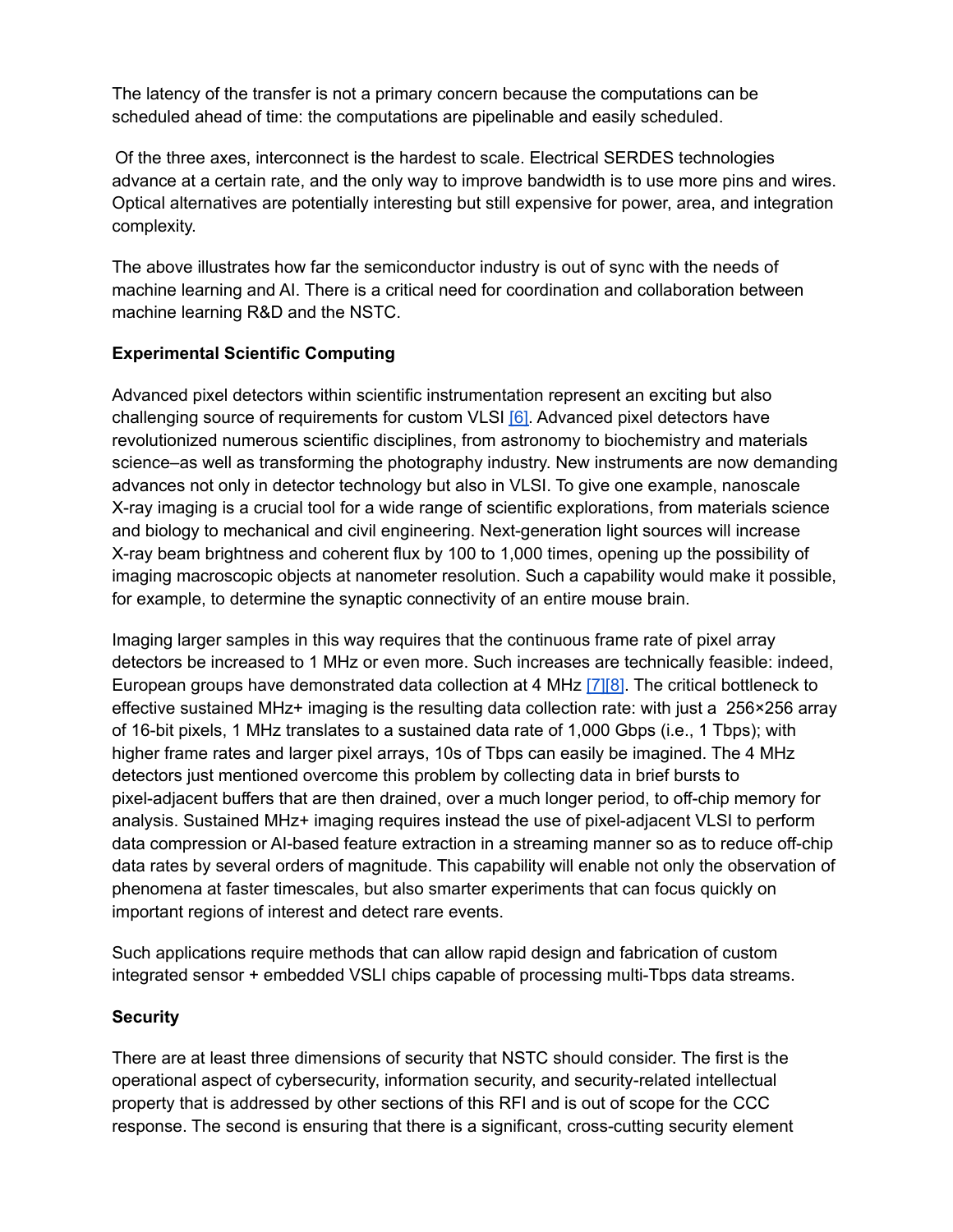within the NSTC research agenda. Most of this section outlines specific research directions relevant to NSTC. It additionally may be relevant to develop a similar set of "Bill of Materials'' requirements for hardware manufacturing as are outlined in the 2021 Cybersecurity Executive Order [\[9\]](https://www.whitehouse.gov/briefing-room/presidential-actions/2021/05/12/executive-order-on-improving-the-nations-cybersecurity/). Finally, the third dimension is the consideration of resilience and stability of semiconductor supply chains (especially in the context of critical minerals), as touched on below.

From a research perspective, it is vital that NSTC supports and leads efforts in hardware security and verification, including support for cryptography-related requirements. A growing research challenge is potential vulnerabilities that can be introduced into systems via hardware security design flaws [\[10\]](https://www.sigarch.org/a-primer-on-the-meltdown-spectre-hardware-security-design-flaws-and-their-important-implications/). Any semiconductor research effort should consider these potential vulnerabilities during the design process and thus it is vital to have cybersecurity experts embedded with semiconductor experts. Additionally, vulnerabilities can be introduced into the fabrication process so developing ways to mitigate those risks would be important.

Given the tight coupling between hardware and software (including the need for co-design and co-optimization of hardware and software components), it may be beneficial to consider a companion set of initiatives/guidelines to the Executive Order on Improving the Nation's Cybersecurity [\[11\].](https://www.whitehouse.gov/briefing-room/presidential-actions/2021/05/12/executive-order-on-improving-the-nations-cybersecurity/) Of particular relevance is Section 4 on Enhancing Software Supply Chain. It would similarly make sense to consider enhancing hardware supply chain and ensuring that interactions between hardware and software do not introduce new potential vulnerabilities.

Another important consideration for future silicon architectures is the degree to which they support cryptography-related requirements and use cases, in particular the design principle of cryptographic agility and secure and performant implementation of post-quantum cryptographic (PQC) algorithms. Cryptographic agility is a security design principle that allows computing systems to be easily reconfigured from using one cryptographic algorithm to another. This property is extremely important when designing secure systems to be robust against cryptographic attack or cryptanalytic weaknesses in underlying algorithms. Cryptographic algorithms can weaken and fail over time due to improvements in cryptanalytic techniques; when that happens, devices need to be reconfigured quickly to no longer use or depend upon the now-weakened algorithms.

Our ability to transition devices and ecosystems to new cryptographic algorithms is already being tested by the upcoming transition to post-quantum (a.k.a. quantum-resistant) public-key cryptographic algorithms [\[12\]](https://cacm.acm.org/magazines/2022/1/257440-the-long-road-ahead-to-transition-to-post-quantum-cryptography/fulltext)[\[13\]](https://cra.org/ccc/wp-content/uploads/sites/2/2020/10/Post-Quantum-Cryptography_-Readiness-Challenges-and-the-Approaching-Storm-1.pdf). NIST is currently in the process of selecting new public-key algorithms that are designed to be secure even against an adversary with access to an industrial-scale quantum computer (>= 1,000,000 physical qubits). New semiconductor architectures should consider functional elements designed for these new PQC algorithms; many of the candidate PQC algorithms will benefit from larger multiplier units and more parallel multiplier units on the die. Specialized instructions designed to accelerate standard cryptographic hash functions like SHA-3 would also be helpful to the cryptographic community and its customers.

In addition to potentially providing functional units designed to improve the runtime and side-channel security of widely deployed cryptographic algorithms, new architectures and manufacturing processes would also benefit by including security and cryptography features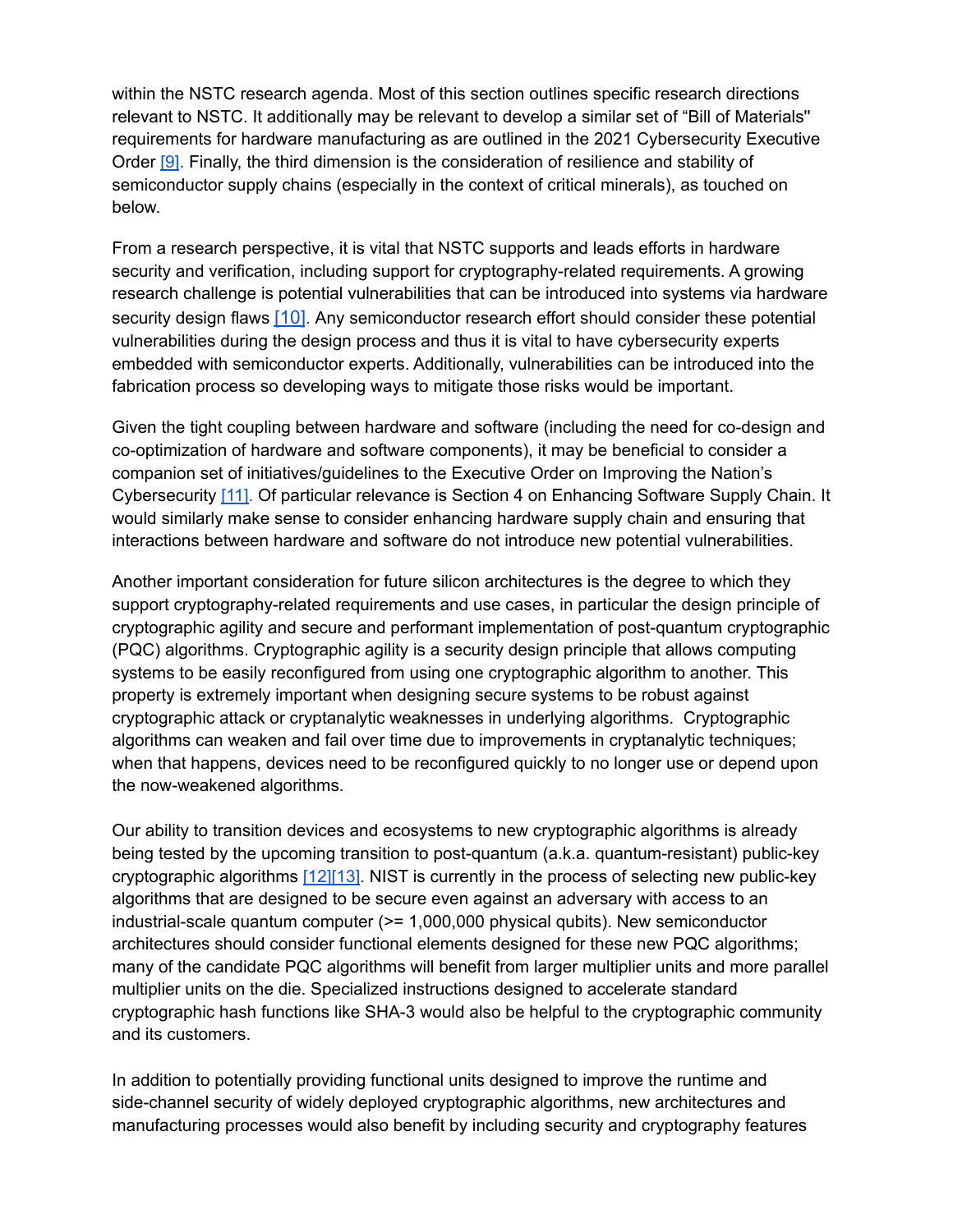aimed at ensuring the integrity of the semiconductor manufacturing process and overall supply chain.

# **CCC Views On Other Aspects of the RFI**

#### **Value of Community and Collaborative Research in the NSTC**

The CCC believes that community access to results and work products are essential to the success of any large endeavor such as the NDAA. As discussed above, often today the design of hardware and software happens separately, leading to significant effort to optimize applications and efficient use of said hardware. Working from the application level and the device level in parallel and collaboratively is essential to the next generation of semiconductor technology. The NSTC must support R&D groups that operate in a collaborative environment to support co-design and optimization of materials, hardware, and software layers. It is the CCC's position that the NSTC must not only work with leading computing researchers but must also incorporate a division of these researchers inside its organizational structure. If such co-design of applications and devices happened in the earlier stages of semiconductor device development, it would not only contribute to increasing usability and efficiency but also to an increased likelihood of transition to and engagement of the private sector.

### **NSTC Intellectual Property and Openness**

The CCC promotes the use of open source policies wherever possible. However we understand that open source is not a panacea to intellectual property issues. The importance of intellectual property protections for advanced technology cannot be obviated via open source.

In computing research, consortia established with non-exclusive, royalty-free licenses to consortium members has proven to be an effective model for industry/university collaborations. But there is an increasing realization that this is not enough. Research must be published for academic teams to succeed while delayed for property rights to be preserved. It is our opinion that, in the post *America Invents Act* era of "first to file," the NSTC must provide sufficient funds to support *agile patent filing:* rapid and well-funded filing of all potential patentable art with only minimal involvement of review committees. Review committees must not be forced to make decisions on filing based on scarce resources for filing costs. Only with sufficient funds can the conflict between the need for research publications and for intellectual property protections be resolved. The NSTC structure must take this need into account as it is not insignificant nor is it a secondary consideration. It must be worked into the structure of its intellectual property policy.

### **CCC Views on Roadmapping**

The CCC believes that the NSTC should not reinvent the wheel. The IEEE has an active, broad, and comprehensive road mapping effort in the International Roadmap for Devices and Systems [\[14\]](https://irds.ieee.org/) which is the direct descendant of the International Technology Roadmap for Semiconductors. Indeed, the IEEE created the IRDS with the team from the ITRS when the Semiconductor Industry Association ceased supporting the ITRS in 2016 [\[15\].](https://irds.ieee.org/images/files/pdf/2017/2017IRDS_ES.pdf)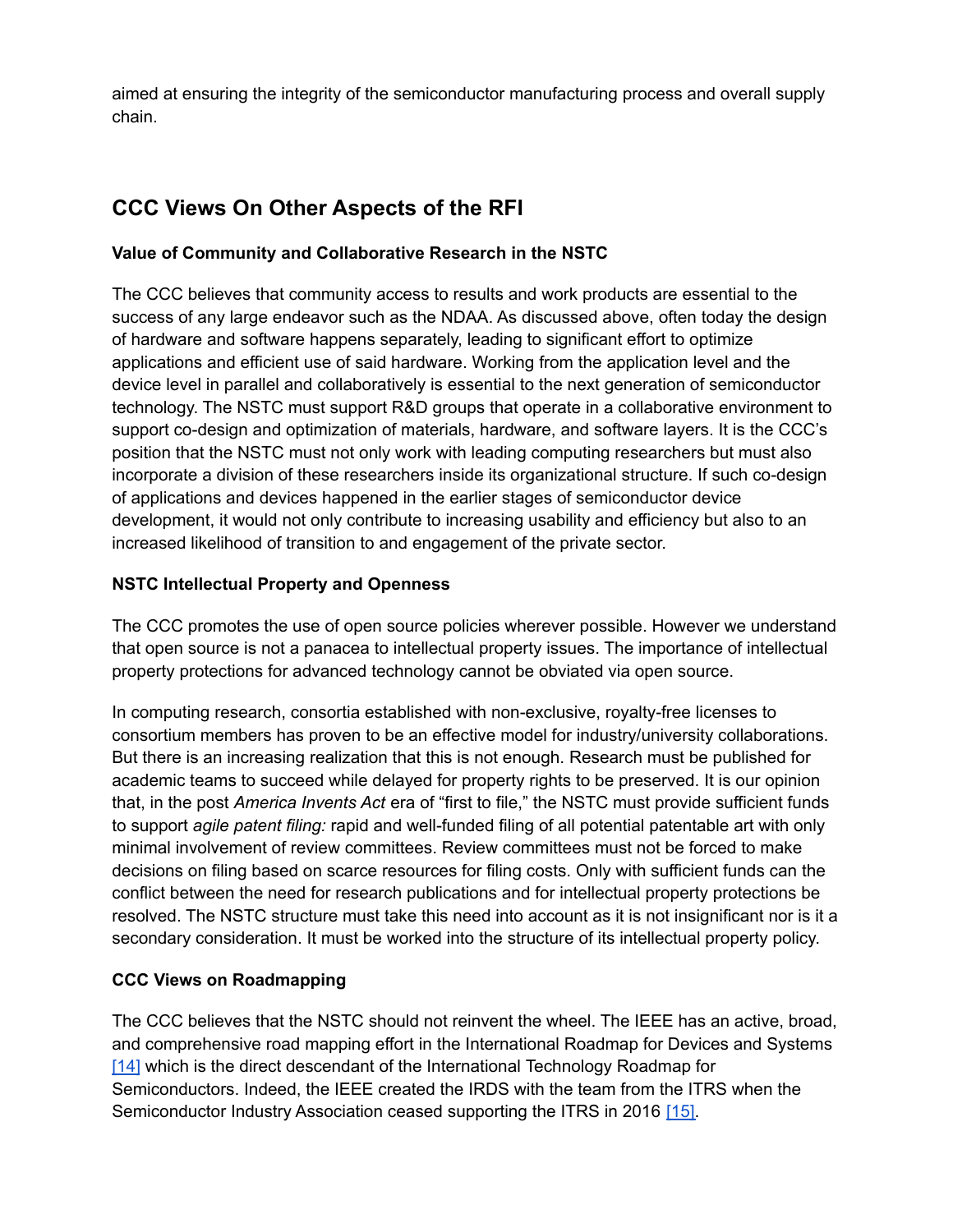The IRDS roadmap is a consortium of constituent roadmap entities in the US, in Japan [\[16\]](https://www.sdrj.jp) and the European Union [\[17\]](https://www.sinano.eu). There is only a loosely organized presence for the US in the IRDS (composed of IRDS contributors who are also IEEE-USA members). NSTC can play that role of an US entity in the IRDS.

## **Bibliography**

[\[1\]](https://www.wired.com/2005/11/negroponte-laptop-for-every-kid/) Nicholas Negroponte. (2005) Negroponte: Laptop for Every Kid. Wired. https://www.wired.com/2005/11/negroponte-laptop-for-every-kid/

[\[2\]](https://ieeexplore.ieee.org/abstract/document/7807179) T. M. Conte, E. P. DeBenedictis, P. A. Gargini & E. Track, "Rebooting Computing: The Road Ahead," Computer, January 2017, Vol. 50 No. 1, Pages 32-42

[\[3\]](https://irds.ieee.org/images/files/pdf/2020/2020IRDS_AB.pdf) (2020) IEEE International Roadmap for Devices and Systems. "Applications Benchmarking." [https://irds.ieee.org/images/files/pdf/2020/2020IRDS\\_AB.pdf](https://irds.ieee.org/images/files/pdf/2020/2020IRDS_AB.pdf)

[\[4\]](https://cpn-us-w2.wpmucdn.com/sites.gatech.edu/dist/5/462/files/2016/08/ECSS-report-101909.pdf) (2009) Sarkar, V., et al. "DARPA Exascale Software Study: Software Challenges in Extreme Scale Systems."

[https://cpn-us-w2.wpmucdn.com/sites.gatech.edu/dist/5/462/files/2016/08/ECSS-report-101909.](https://cpn-us-w2.wpmucdn.com/sites.gatech.edu/dist/5/462/files/2016/08/ECSS-report-101909.pdf) [pdf](https://cpn-us-w2.wpmucdn.com/sites.gatech.edu/dist/5/462/files/2016/08/ECSS-report-101909.pdf)

[\[5\]](https://science.osti.gov/-/media/ascr/ascac/pdf/meetings/201903/Future_High_Performance_Computing_Capabilities_ASCAC_20903.pdf?la=en&hash=629548777233D4B8043E0C07706DA519101367E3) (2019) Sarkar, V., et al. "Future High Performance Computing Capabilities." Summary Report of the Advanced Scientific Computing Advisory Committee (ASCAC) Subcommittee. [https://science.osti.gov/-/media/ascr/ascac/pdf/meetings/201903/Future\\_High\\_Performance\\_Co](https://science.osti.gov/-/media/ascr/ascac/pdf/meetings/201903/Future_High_Performance_Computing_Capabilities_ASCAC_20903.pdf?la=en&hash=629548777233D4B8043E0C07706DA519101367E3) [mputing\\_Capabilities\\_ASCAC\\_20903.pdf?la=en&hash=629548777233D4B8043E0C07706DA5](https://science.osti.gov/-/media/ascr/ascac/pdf/meetings/201903/Future_High_Performance_Computing_Capabilities_ASCAC_20903.pdf?la=en&hash=629548777233D4B8043E0C07706DA519101367E3) [19101367E3](https://science.osti.gov/-/media/ascr/ascac/pdf/meetings/201903/Future_High_Performance_Computing_Capabilities_ASCAC_20903.pdf?la=en&hash=629548777233D4B8043E0C07706DA519101367E3)

[\[6\]](https://arxiv.org/abs/1705.10150) Garcia-Sciveres, M. & Wermes, N. "A Review of Advances in Pixel Detectors for Experiments with High Rate and Radiation," Reports on Progress in Physics, 2018, Vol. 81 No. 6, Pages 066101

[\[7\]](https://iopscience.iop.org/article/10.1088/1748-0221/11/01/C01057) Allahgholi, A. et al., "Front End Asic for AGIPD, a High Dynamic Range Fast Detector for the European XFEL," Journal of Instrumentation, 2016, Vol. 11 No. 1, Pages C01057-C01057 <https://doi.org/10.1088/1748-0221/11/01/C01057>

[\[8\]](https://ieeexplore.ieee.org/document/6551165) Hart, M., et al. "In Development of the LPD, a High Dynamic Range Pixel Detector for the European XFEL," IEEE Nuclear Science Symposium and Medical Imaging Conference Record (NSS/MIC), October 2012, Pages 534-537 <https://doi.org/10.1109/NSSMIC.2012.6551165>

[\[9\]](https://www.whitehouse.gov/briefing-room/presidential-actions/2021/05/12/executive-order-on-improving-the-nations-cybersecurity/) Joseph R. Biden Jr. (2021) Executive Order on Improving the Nation's Cybersecurity. https://www.whitehouse.gov/briefing-room/presidential-actions/2021/05/12/executive-order-on-i mproving-the-nations-cybersecurity/

[\[10\]](https://www.sigarch.org/a-primer-on-the-meltdown-spectre-hardware-security-design-flaws-and-their-important-implications/) Mark Hill. (2018) A Primer on the Meltdown & Spectre Hardware Security Design Flaws and their Important Implications.